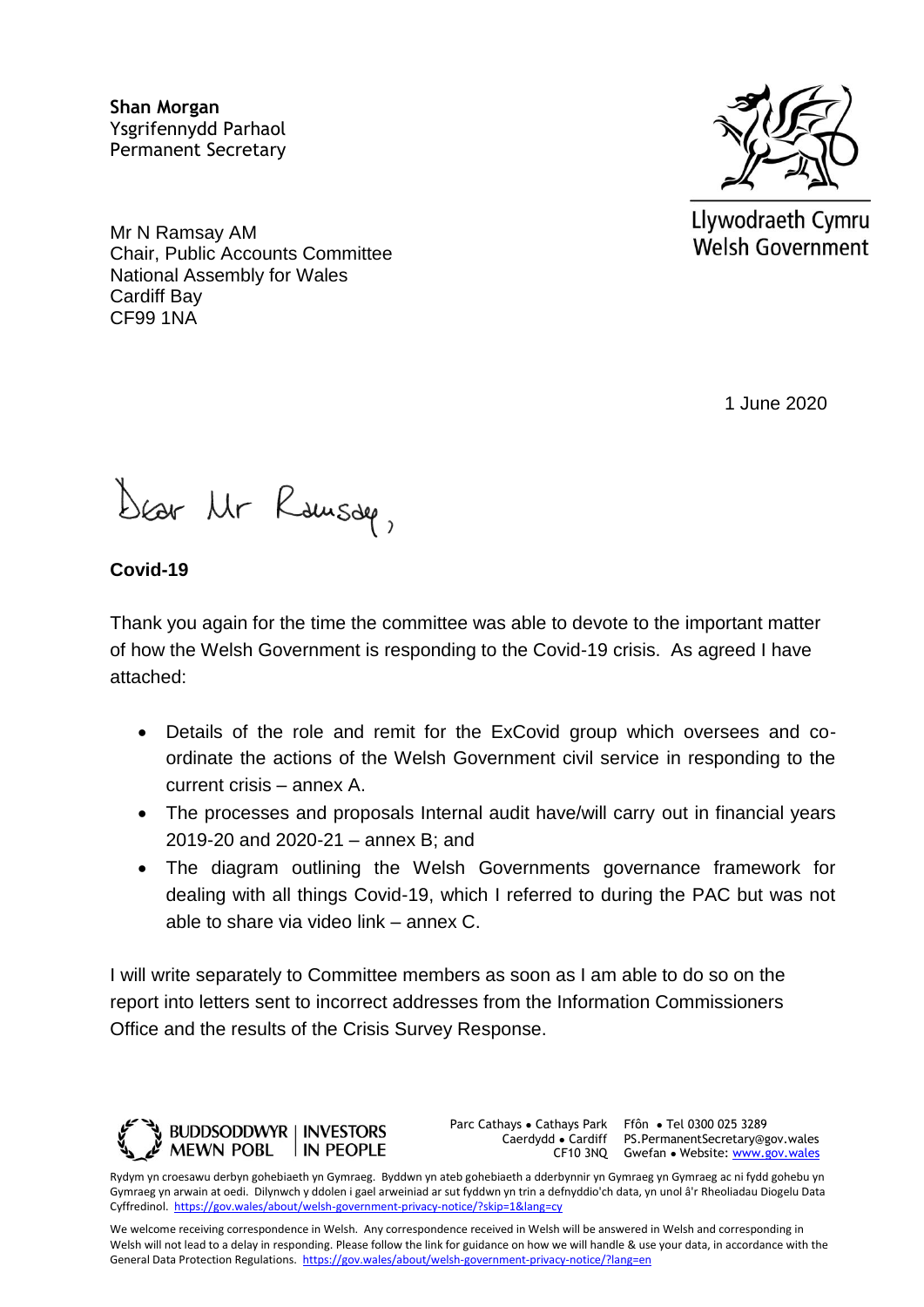Yours,<br>Juden Morgan

**Shan Morgan**  Ysgrifennydd Parhaol/ Permanent Secretary Llywodraeth Cymru/ Welsh Government



Parc Cathays ● Cathays Park Caerdydd ● Cardiff

CF10 3NQ Gwefan • Website: [www.gov.wales](http://www.gov.wales/) Ffôn ● Tel 0300 025 3289 PS.PermanentSecretary@gov.wales

Rydym yn croesawu derbyn gohebiaeth yn Gymraeg. Byddwn yn ateb gohebiaeth a dderbynnir yn Gymraeg yn Gymraeg ac ni fydd gohebu yn Gymraeg yn arwain at oedi. Dilynwch y ddolen i gael arweiniad ar sut fyddwn yn trin a defnyddio'ch data, yn unol â'r Rheoliadau Diogelu Data Cyffredinol.<https://gov.wales/about/welsh-government-privacy-notice/?skip=1&lang=cy>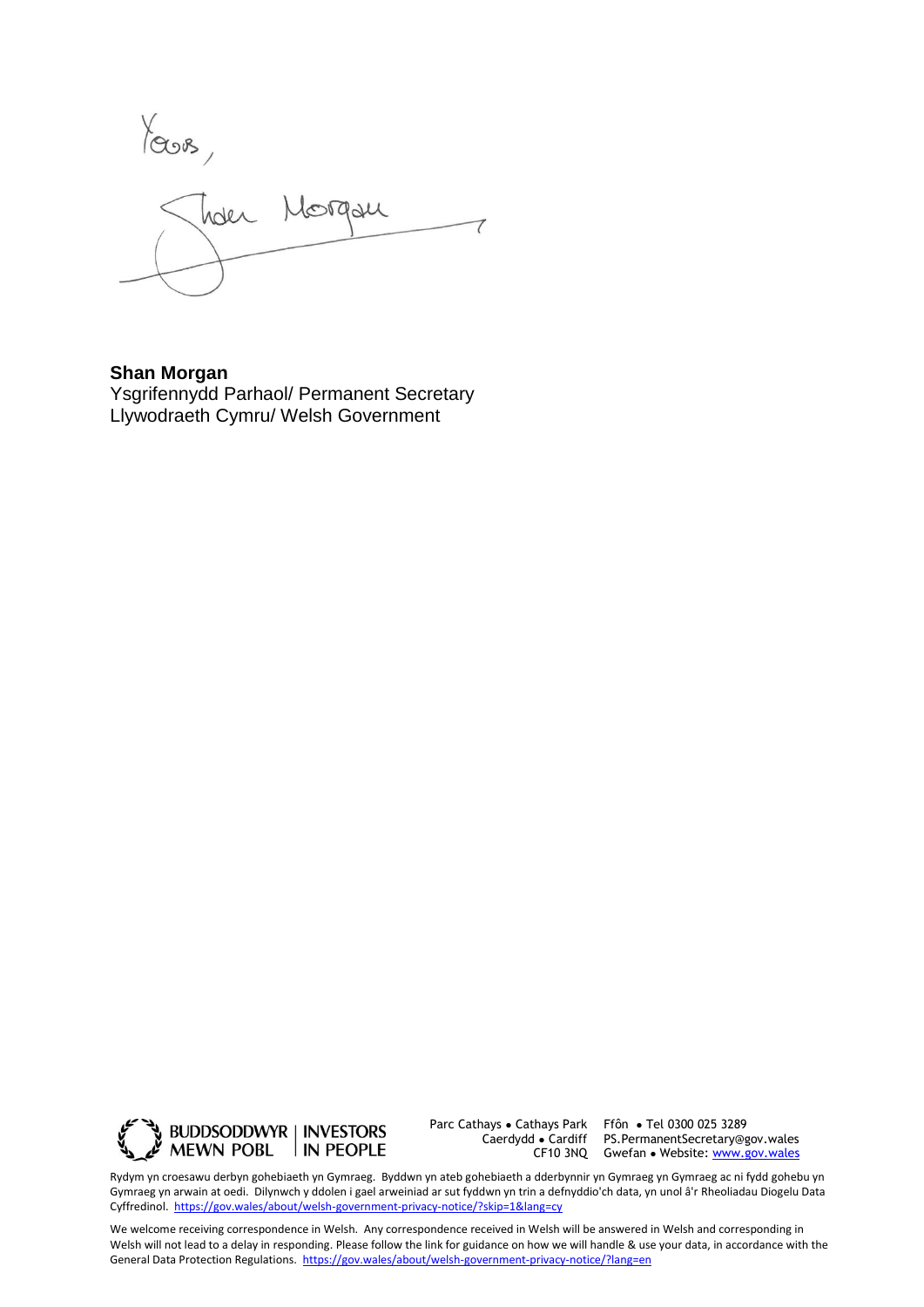#### **ExCovid Terms of Reference Role**

## To oversee and co-ordinate the actions of the Welsh Government civil service to ensure delivery of key policy and operational objectives and so provide effective support to Ministers to assist them in dealing with the Covid-19 crisis. This includes;

- Providing assurance to the Permanent Secretary that the civil service is doing all it can to help manage the Covid-19 crisis and is meeting the expectations of **Ministers**
- Ensuring delivery of the Welsh Government's critical policy and operational priorities
- Overseeing and reviewing the wider portfolio of policy delivery to ensure it meets the needs of the Covid-19 crisis and is delivered effectively;
- Ensuring clear prioritisation of work on Covid19 and identifying and removing areas of duplication of effort and activity: and
- Developing clear strategic vision for policy evolution, including into the recovery phase

The requirement for speed of decision-making means that sometimes the Permanent Secretary or other senior staff will need to take decisions outside of meetings of ExCovid. In these cases, the decisions will be reported back to ExCovid at the next possible opportunity.

ExCovid is the strategic decision making forum on Covid-19 Policy response that supports the Permanent Secretary as Principal Policy Advisor to the First Minister, Principal Accounting Officer and Head of the Welsh Government civil service to monitor and lead the Welsh Government response to the Coronavirus – Covid-19.

# **Membership**

Normal ExCo members plus Reg Kilpatrick or representative; CMO or representative; Toby Mason or representative; Tim Render; Head of COVID-19 Project Team or representative.

## **Frequency of Meetings**

Meetings will normally take place at least once a week and as often as necessary. Members will be given the opportunity to attend remotely.

## **Secretariat**

The Secretariat will be provided by the COVID-19 Project Team



Parc Cathays ● Cathays Park Caerdydd ● Cardiff

CF10 3NQ Gwefan • Website: [www.gov.wales](http://www.gov.wales/) Ffôn ● Tel 0300 025 3289 PS.PermanentSecretary@gov.wales

Rydym yn croesawu derbyn gohebiaeth yn Gymraeg. Byddwn yn ateb gohebiaeth a dderbynnir yn Gymraeg yn Gymraeg ac ni fydd gohebu yn Gymraeg yn arwain at oedi. Dilynwch y ddolen i gael arweiniad ar sut fyddwn yn trin a defnyddio'ch data, yn unol â'r Rheoliadau Diogelu Data Cyffredinol.<https://gov.wales/about/welsh-government-privacy-notice/?skip=1&lang=cy>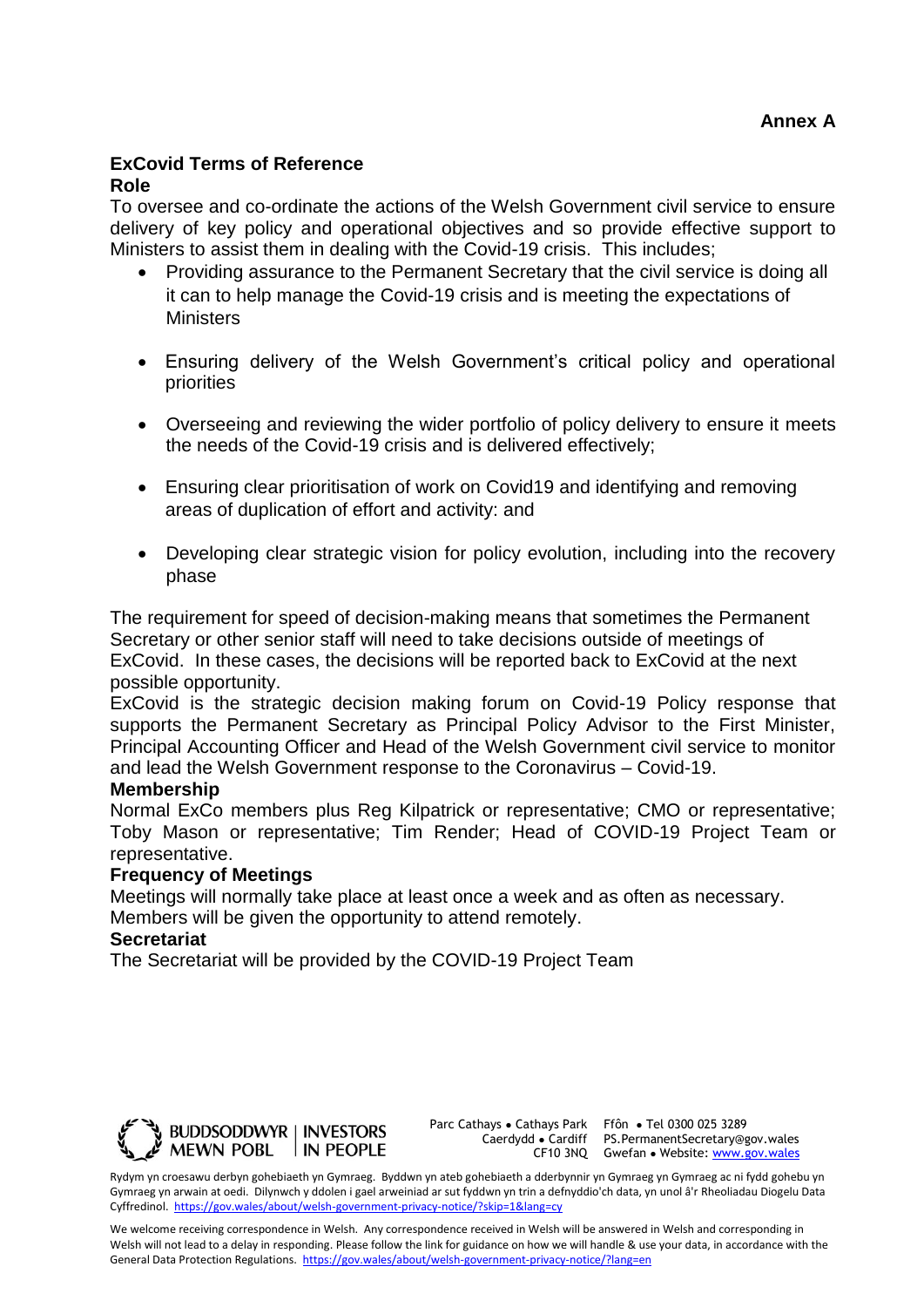## **INTERNAL AUDIT POSITION**

### **Financial Year 2019/20**

The programme of audit work for 2019/20 had been modified to allow Internal Audit to take account of changes arising from Brexit preparations. Due to Brexit uncertainties in policy/business areas, a decision was taken to undertake more advisory assurance work on an agile basis as risks became clearer over the year and, instead, to focus audit work on core corporate finance systems and business processes. A sufficient body of work was completed to allow the Head of Internal Audit to deliver an assurance for the year, despite the constraints on audit work during the final month of the financial year due to Covid19.

## **Financial Year 2020/21**

#### **1. Background**

Before March 2020, Internal Audit had undertaken a significant update of its "Audit Needs Assessment" to identify the areas of WG activity it wished to review during 2020/21. However, following the outbreak of Covid19 and the significant impact this has had on all aspects of WG activity, the proposed plan of work has been revisited.

### **2. Revised Audit Approach**

Most of the IAS resource has been redeployed to support aspects of emergency response across different parts of the organisation, on the basis it is no longer possible to carry out audit work as planned. However, a core team of internal auditors has been left in place to carry on with audit and assurance activities during the Covid emergency.

The objective of this IA "Core Team" is to support and advise on new measures arising from the Covid-19 crisis and to gain assurance on the changes being made to the frameworks for governance, risk management and internal control. These include new structures/forums being established, modifications to existing systems or processes, changes to delegations and controls and new funding arrangements. The Core Team will provide assurance on the various new initiatives to tackle different aspects of the crisis and also provide assurance whether the measures taken are designed and managed with full regard for propriety, regularity and value for money in respect of public spend. Our key focus will be on the identification and management of risk.



Parc Cathays ● Cathays Park Caerdydd ● Cardiff

CF10 3NQ Gwefan • Website: [www.gov.wales](http://www.gov.wales/) Ffôn ● Tel 0300 025 3289 PS.PermanentSecretary@gov.wales

Rydym yn croesawu derbyn gohebiaeth yn Gymraeg. Byddwn yn ateb gohebiaeth a dderbynnir yn Gymraeg yn Gymraeg ac ni fydd gohebu yn Gymraeg yn arwain at oedi. Dilynwch y ddolen i gael arweiniad ar sut fyddwn yn trin a defnyddio'ch data, yn unol â'r Rheoliadau Diogelu Data Cyffredinol.<https://gov.wales/about/welsh-government-privacy-notice/?skip=1&lang=cy>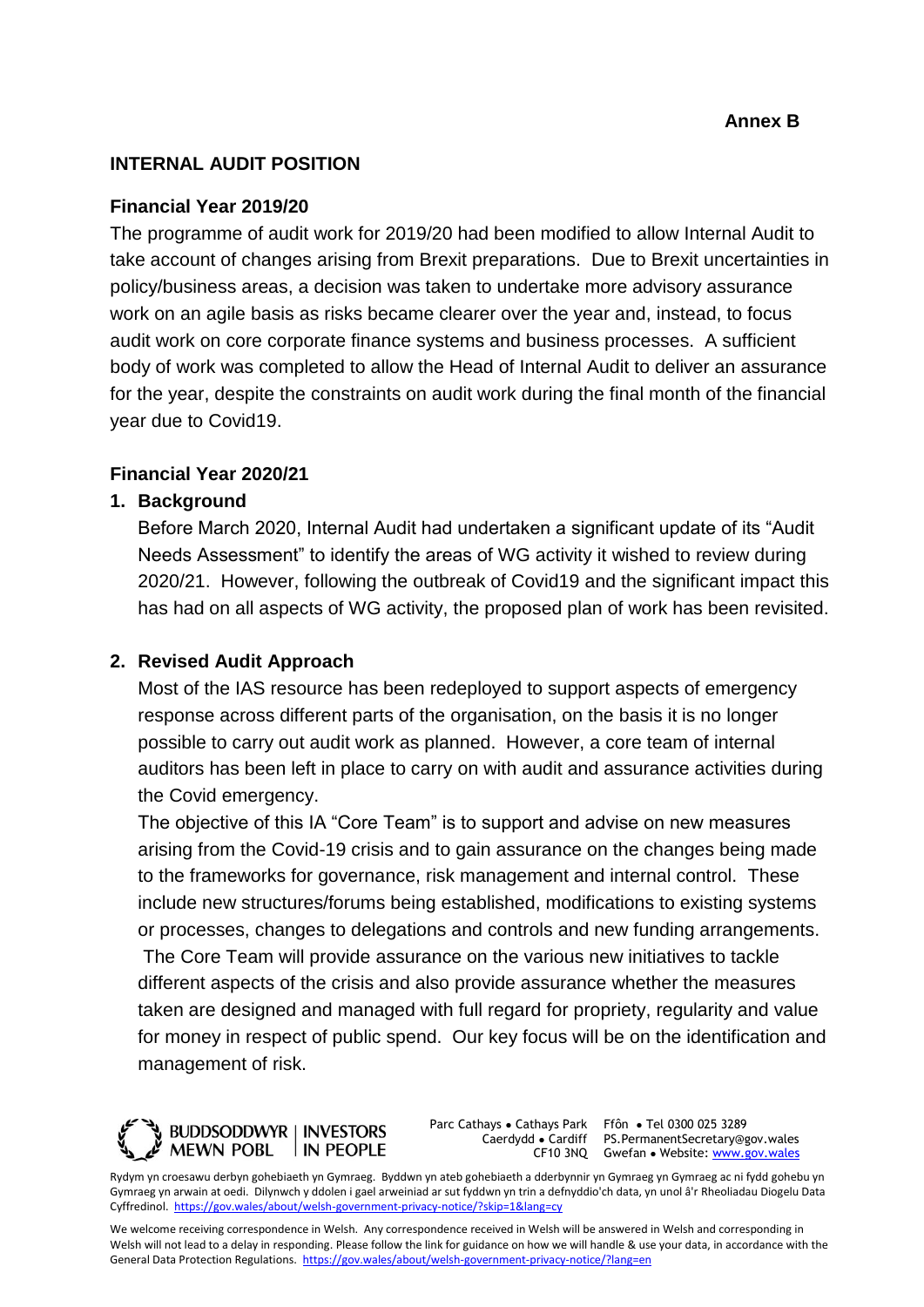In term of audit approach, "observation" has long been a valid tool for auditors to use to obtain assurance. Its use has reduced the more processes and controls have become computerised and then digitised. However, this is absolutely the correct audit tool to deploy during an emergency situation. The core IAS team can generate assurance on the changes agreed to address Covid-19 by "observing" the audit trail for major decisions, including new documentation being generated and corporate messages being circulated to give direction and set expectations. It can also obtain assurance by observing key committees and by undertaking business process reviews on new arrangement put in place. In effect, this generates "real time" assurance.

It also provides the opportunity for Internal Audit to identify "lessons learned" which are being captured as they are identified. When necessary, recommendations are being made by Internal Audit as issues are identified. Other lessons are being captured for later lessons learned exercises to contribute to the improvement of processes and procedures.

In addition to observation, at the appropriate opportunity, we will also deploy a more "transactional" approach (supported by data analytics) to check retrospectively the application of modified delegations and internal controls and to identify any anomalies or concerns. Some of this work may require data sharing with other public bodies and we are already engaged with the WAO to explore how this might be achieved via the expansion of the National Fraud Initiate data share.

The WG anti-fraud capability is being maintained and the Counter Fraud service has already produced a pro-active fraud awareness guide and is contributing currently to a new Security Bulletin focusing on cyber-based fraud and other cyber risks arising during Covid19.

We are also keeping in close contact with the WAO, our professional institute (the IIA), the Internal Audit Standards Advisory Board (IASAB) which is responsible for Public Sector Internal Audit Standards (PSIAS) and the Government Internal Audit Profession (GIAP) for "head of profession" guidance and to share our respective approaches to assurance. To date we are in reasonable alignment with our GIAP colleagues.

We recognise:

• The IAS redeployments are in an "executive" capacity so we cannot maintain our usual level of independence and objectivity as auditors – this can only be done by the remaining Core Team – but we already have protocols in place to manage any such conflicts of interest effectively and will use these experiences to contribute to any future lessons learned exercises.

**BUDDSODDWYR | INVESTORS MEWN POBL** IN PEOPLE

Parc Cathays ● Cathays Park Caerdydd ● Cardiff

CF10 3NQ Gwefan • Website: [www.gov.wales](http://www.gov.wales/) Ffôn ● Tel 0300 025 3289 PS.PermanentSecretary@gov.wales

Rydym yn croesawu derbyn gohebiaeth yn Gymraeg. Byddwn yn ateb gohebiaeth a dderbynnir yn Gymraeg yn Gymraeg ac ni fydd gohebu yn Gymraeg yn arwain at oedi. Dilynwch y ddolen i gael arweiniad ar sut fyddwn yn trin a defnyddio'ch data, yn unol â'r Rheoliadau Diogelu Data Cyffredinol.<https://gov.wales/about/welsh-government-privacy-notice/?skip=1&lang=cy>